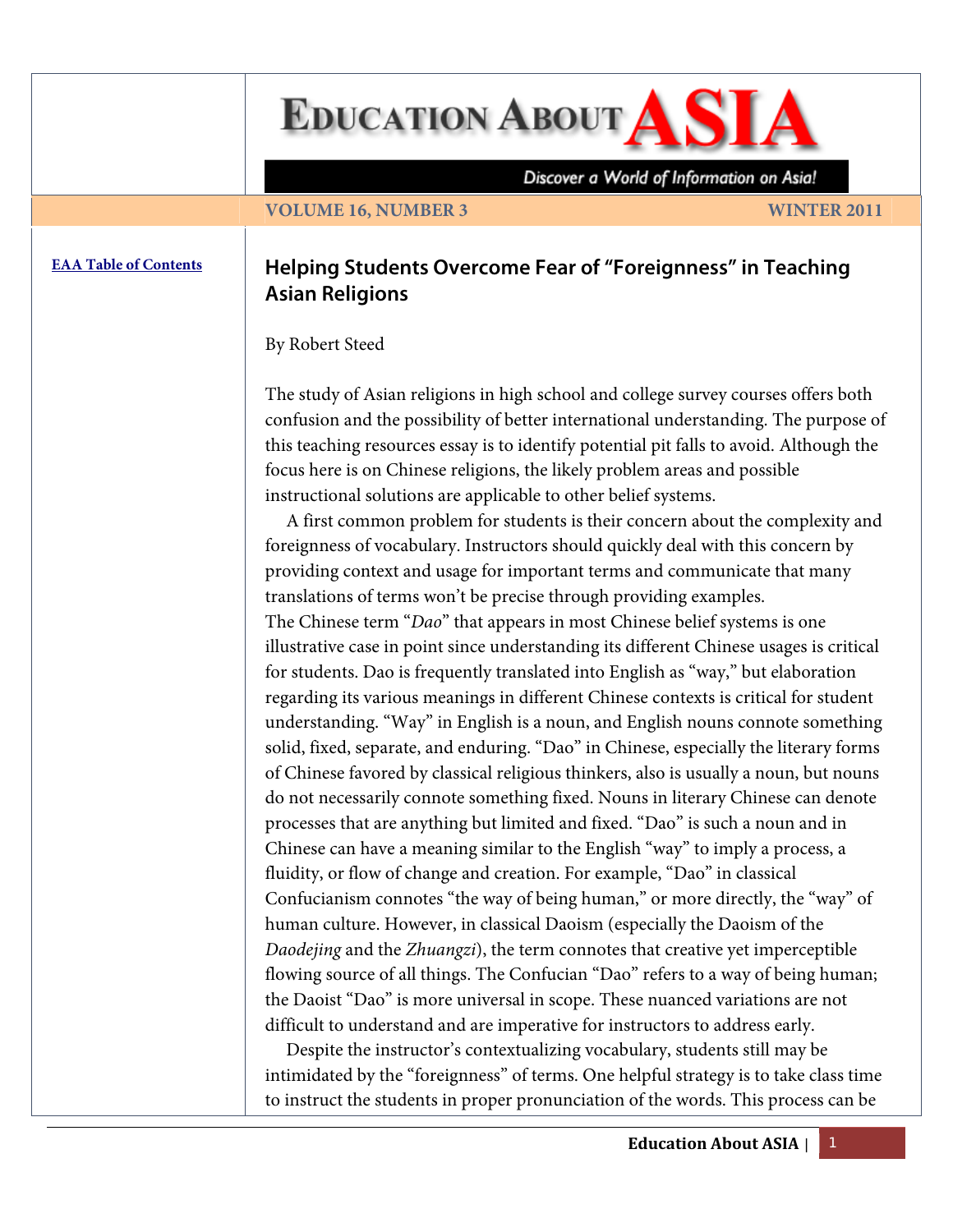as simple as saying the word and having the students repeat it until they feel more comfortable with it. A more sophisticated version of this technique is for the instructor to record an audio file of each term properly pronounced and then upload those files to a course website that students can access as needed. They can access the audio files at their convenience to review pronunciation when necessary without the instructor having to divert more class time for that purpose. Once the students feel that they can adequately pronounce words, they will feel less intimidated in discussing those terms.

 Once the very basic problem of pronunciation has been addressed, other challenges arise. One of these challenges is the "foreignness" of the practitioners of the religions and their cultures. Some students seem to have a kind of mental block against seeing foreign cultures as anything but strange, exotic, or "weird." Combine this with clothes, architecture, rituals, customs, languages, and social interactions that are unfamiliar to many students, and "foreignness" becomes a major obstacle to understanding. However, there are several approaches that can aid in removing these barriers to understanding. Some of them are:

 1) The instructor can try to find analogues between the foreign culture and the students' own. In the case of trying to teach Chinese religion to a group of American students, various similarities can be found to help illustrate this point. For example, there is a widely used video that shows a Chinese funeral.<sup>1</sup> At one point in the funeral ritual, the presiding Daoist priest and his assistants begin performing an acrobatic routine that is supposed to show how the priest is descending into the realm of the dead to rescue the deceased person's soul from "hell." Students will often express shock at this part of the funeral ritual, saying that it is disrespectful to the dead. The instructor can use this moment to illustrate a point that makes the funeral less "foreign" by asking the students to discuss what constitutes respect for the dead. The instructor can then go on to point out how there are many different forms of funerals, but they all have one thing in common—the desire to honor the deceased. The forms vary, but the underlying intention is universal, which is a point of connection that may help the students bridge the conceptual gap to the foreign religion.

 2) If students can find points of contact between their own culture and the foreign culture, so much the better. One good way to do this is using contemporary videos, such as the kind that are posted on YouTube and other Internet video uplink sites by non-scholars. These videos should not be produced by educationoriented companies or be parts of documentaries. Rather, the videos should be light in tone (humor is best), short, and contemporary. A surprising number of tourist videos, music videos, and commercials contain themes or images that draw from religious ideas or practices. For example, one video useful in a Chinese religions class for this purpose is a Chinese Pepsi commercial that shows a group of monks training a novice monk in the "ways of the temple."2 This is clearly a popular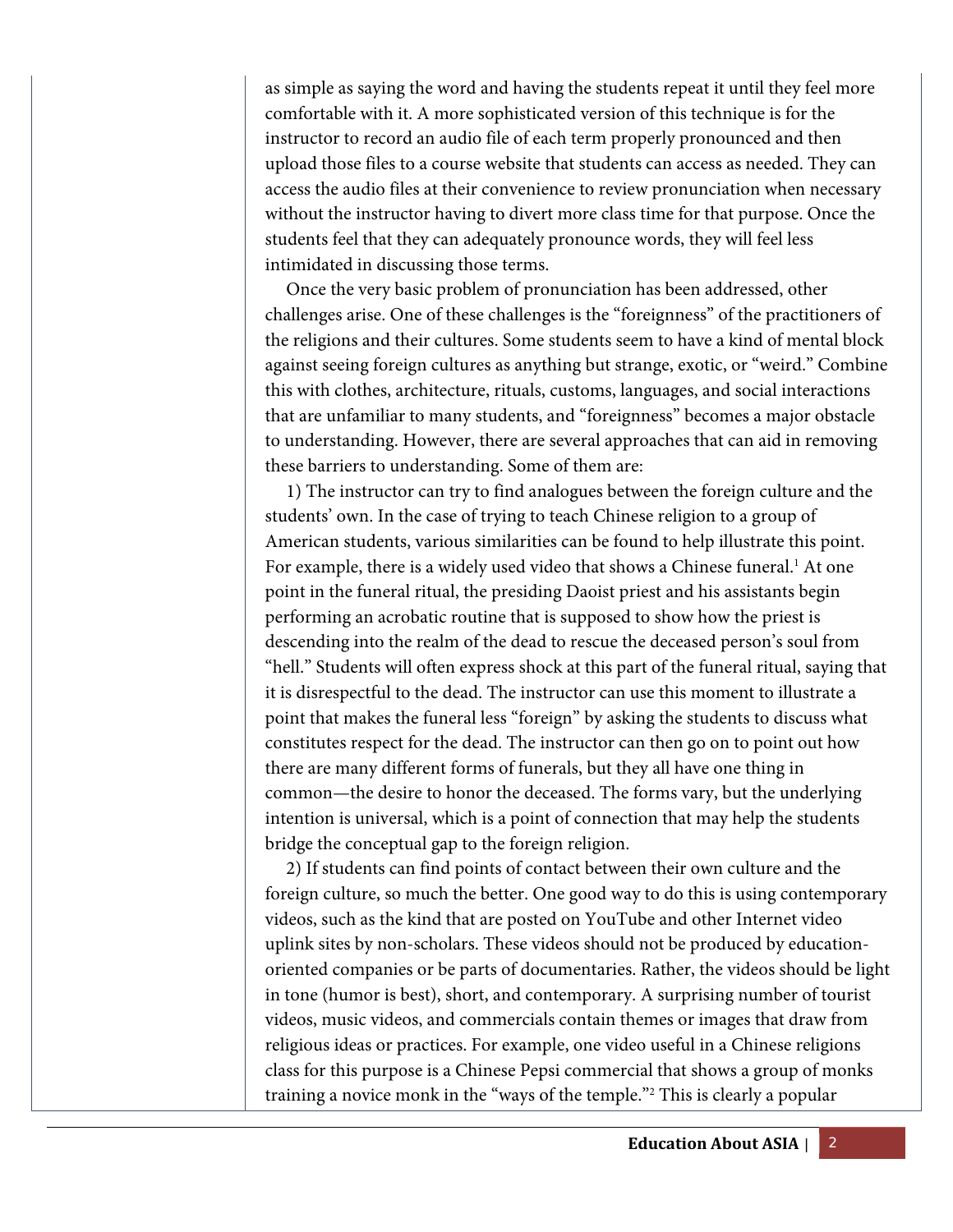perception of Shaolin monks. However, it is humorous, short, and the students usually laugh at it. They are then more ready to consider the topic of the day, which will have something to do with Chan Buddhism. The commercial can be used to introduce a range of topics for consideration by the class: "Why are martial arts and Chan Buddhism so intertwined in Chinese popular culture?" "What do you think of the implications of using religious traditions to sell a product?" and so on. From seeing these videos, students recognize an idiom that they can "read" and that prepares them to deal with more profound aspects of Asian religions.

 3) Using language as a pedagogical tool is helpful. The more comfortable the instructor appears to be with the religion being taught, the more at-ease the students will be. If the instructor appears confident, students are more likely to develop an attitude that they, too, can master the material. They will start seeing it as interesting, or at least manageable. One technique that works well for me is to write the Chinese characters for various terms on the board**.** If non-Chinese religions are being taught, the same principle holds; simply learn a few words or phrases in the language(s) commonly employed by the practitioners of those religions. Do not test students on them, and do not always write them emphasizing them too much can create the anxiety that the instructor should try to avoid—but occasionally doing so conveys the impression that even those complicated-looking words, as foreign as they seem, actually do *mean* something just like English words do. If you do not write Chinese, pick a few major vocabulary terms to learn. Dao (way), *li* (principle), *ren* (human-heartedness), and the numbers one, two, and three are good to learn and not too complicated.

 Teaching Asian religions often is complicated by their apparently "foreign" nature. This "foreignness" can inhibit students from engaging with the material on any but the most superficial level, as it can seem too strange or intimidating to them. Various strategies for overcoming this include providing context and pronunciation for vocabulary; finding analogues between the topics of study and the students' own cultures; using light-toned introductory videos or music at the beginning of the class each day; making sure you know your material well and project confidence while teaching it; and presenting the material in a range of formats—not relying only on textbooks, lecture, and class discussion. Many other possible strategies and approaches are available for instructors to use, and each instructor must carefully gauge the composition of the students in the class to decide what will work best, but the basic strategies discussed in this article generally work quite well for the majority of students.

### Notes

1. "Taoism: A Question of Balance" in *The Long Search* (BBC/Time Life Films, 2001). This series is available from Ambrose Video at a low-moderate institutional price.

2. "Very Funny Pepsi Commercial," accessed October 9, 2010,

http://www.youtube.com/watch?v=40DykbPa4Lc.